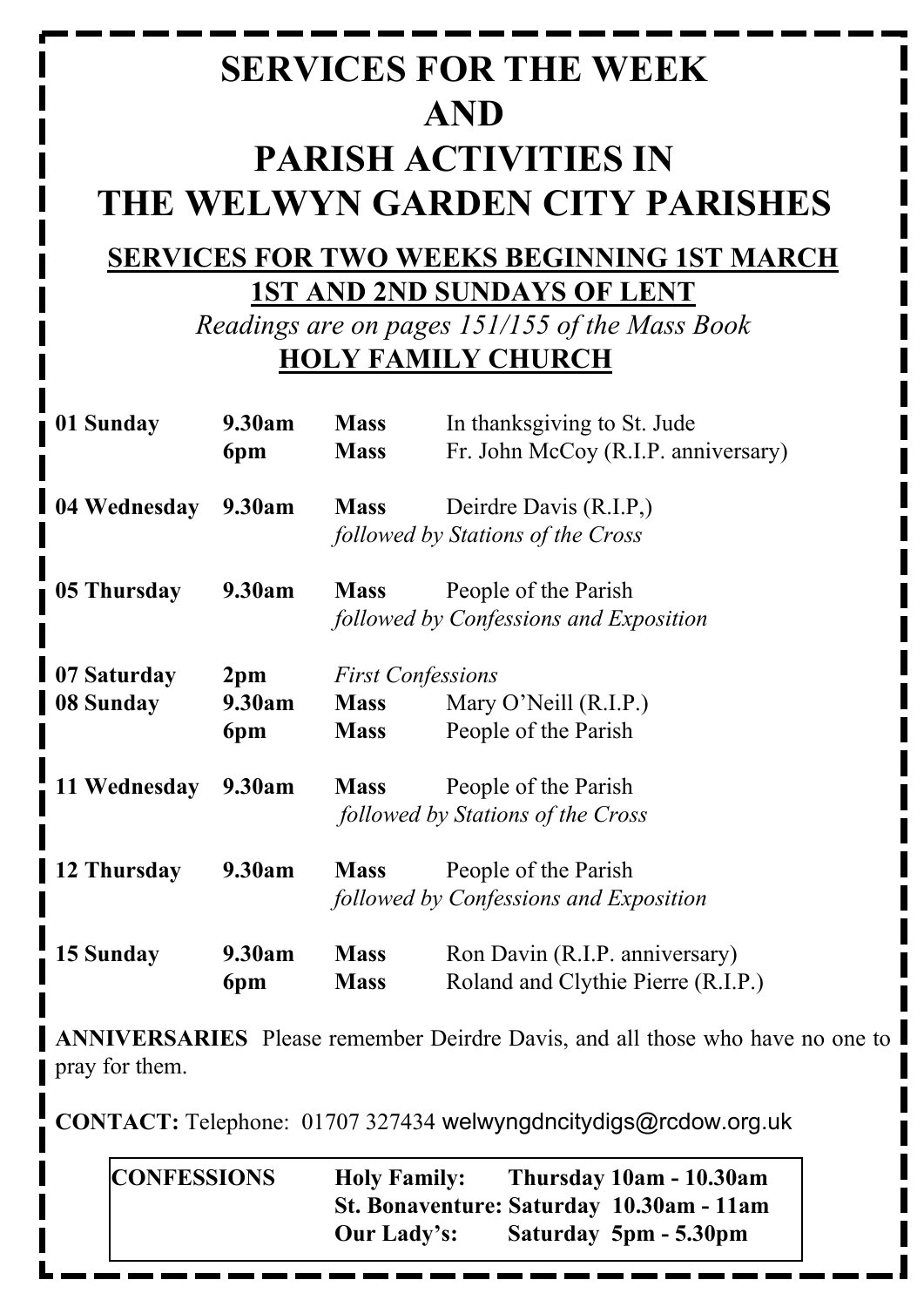#### **SERVICES FOR TWO WEEKS BEGINNING 1ST MARCH ST. BONAVENTURE'S**

| 01 Sunday   | 8am<br>10.30am      | <b>Mass</b><br><b>Mass</b>                            | Vincent Leonard R.I.P.)<br>Douglas Page (R.I.P.)                                    |  |
|-------------|---------------------|-------------------------------------------------------|-------------------------------------------------------------------------------------|--|
| 03 Tuesday  | $9.15$ am<br>9.30am | Morning Prayer<br>Mary O'Neill (R.I.P.<br><b>Mass</b> |                                                                                     |  |
| 05 Thursday | 12noon              | <b>Funeral Service Nuala Austin R.I.P.</b>            |                                                                                     |  |
| 06 Friday   | 6.30am<br>9.30am    | <b>Mass</b><br><b>Mass</b>                            | People of the Parish<br>Helen Dowling (R.I.P.)<br>followed by Stations of the Cross |  |
| 07 Saturday | 10am<br>11am        | <b>Mass</b><br><b>First Confessions</b>               | John Connolly (R.I.P.)<br>10.30 am - 11am Confessions and Exposition                |  |
| 08 Sunday   | 8am<br>10.30am      | <b>Mass</b><br><b>Mass</b>                            | Eric Hopkinson (R.I.P.)<br>Douglas Page (R.I.P.)                                    |  |
| 10 Tuesday  | $9.15$ am<br>9.30am | Morning Prayer<br><b>Mass</b>                         | Mary Christopher (R.I.P.)                                                           |  |
| 13 Friday   | 9.30am              | <b>Mass</b>                                           | Alexander Kennoy (R.I.P.)<br>followed by Stations of the Cross                      |  |
| 14 Saturday | 10am                | <b>Mass</b>                                           | Mary O'Neill (R.IP.)<br>10.30am - 11am Confessions and Exposition                   |  |
| 15 Sunday   | 8am<br>10.30am      | <b>Mass</b><br><b>Mass</b>                            | Brian Hall (R.I.P.)<br><b>Christine and Gordon Groves</b><br>(Golden wedding)       |  |

**ANNIVERSARIES** Please remember Austin Beck, Martha Dodsworth. Mick Pennett, Joseph Mulroy, Alexander Kennoy. Richard Bevan, Kathleen Zabinski, Margaret Pennett and all those who have no one to pray for them.

**THANK YOU:** Thank you for your offerings for the weekend of 16 February amounting to **£682.84;** £410.50 Planned Giving Envelopes, Loose Plate £272.34, and for 23 February amounting to **£621.36;** £358.80 Planned Giving Envelopes, Loose Plate £262.56. We are grateful for all your generous donations.

**CONTACT:** Telephone: 01707 322579 parishsec@stbonaventure.org.uk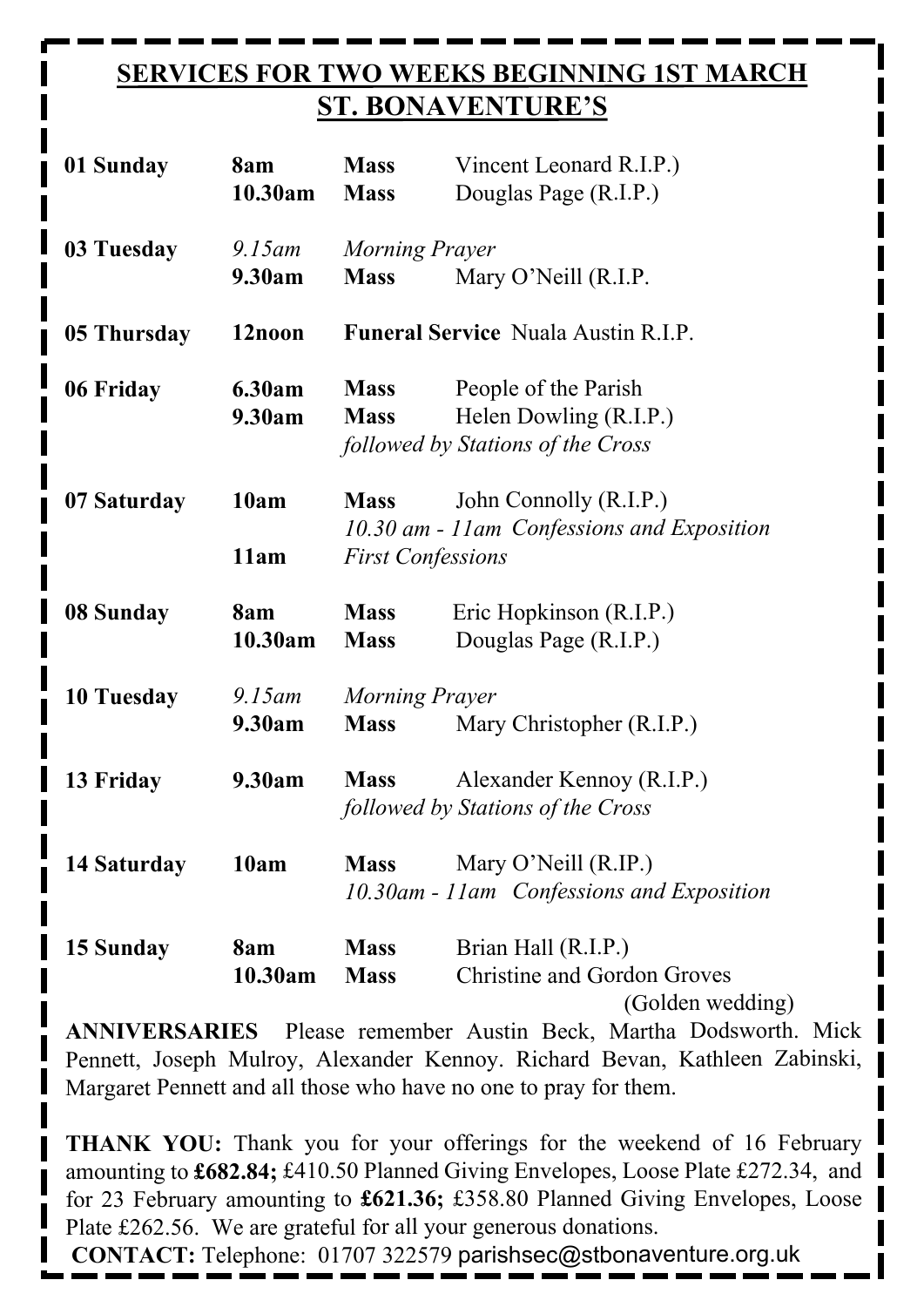#### **SERVICES FOR TWO WEEKS BEGINNING 29TH FEBRUARY OUR LADY, QUEEN OF APOSTLES**

| 29 Saturday<br>01 Sunday | 6pm<br>11.30am                                             | <b>Mass</b><br><b>Mass</b>         | Fr. Michael Kennedy's intentions<br>Margaret Myles (R.I.P.)                            |  |
|--------------------------|------------------------------------------------------------|------------------------------------|----------------------------------------------------------------------------------------|--|
| 02 Monday                | 9,30am                                                     | <b>Mass</b>                        | Jim McMenamin (R.I.P.)<br>followed by Exposition                                       |  |
| 03 Tuesday               | 2 <sub>pm</sub><br>7pm                                     | <b>Funeral Mass</b><br><b>Mass</b> | Margaret Morrin R.I.P.<br>Patrick O'Reilly (R.I.P.)<br>followed by Novena Prayer       |  |
| 06 Friday                | 7pm                                                        | <b>Mass</b>                        | Deceased Members of Divey family<br>followed by Stations of the Cross                  |  |
| 07 Saturday              | <i>5pm - 5.30pm</i><br>6pm                                 |                                    | Sacrament of Reconciliation (Confession)<br>Special Needs Mass Renée Saucisse (R.I.P.) |  |
| 08 Sunday                | 11.30am                                                    | <b>Mass</b>                        | Deceased members of Carlin family                                                      |  |
| 09 Monday                | $*8am*$<br>10am                                            | <b>Mass</b><br><b>Funeral Mass</b> | People of the Parish<br>Jimmy Byrne R.I.P.                                             |  |
| 10 Tuesday               | 7pm                                                        | <b>Mass</b>                        | Teresa Kearn's intentions<br>followed by Novena Prayer                                 |  |
| 13 Friday                | 7 <sub>pm</sub>                                            | <b>Mass</b>                        | Young People of the Deanery<br>(Summit) and Restoration Holy Hour                      |  |
| 14 Saturday              | 11am                                                       | <b>First Confessions</b>           |                                                                                        |  |
|                          | $5pm - 5.30pm$<br>Sacrament of Reconciliation (Confession) |                                    |                                                                                        |  |
| 15 Sunday                | 6pm<br>11.30am                                             | <b>Mass</b><br><b>Mass</b>         | Matthew Ryan (R.I.P.)<br><b>Wojciech Panek</b>                                         |  |

**THANK YOU:** Thank you for your offerings for the weekend of 15/16 February amounting to **£368.06;** £128.60 Planned Giving Envelopes, Loose Plate £239.46, and for 22/23 February amounting to **£474.11;** £189.50 Planned Giving Envelopes, Loose Plate £284.61. We are grateful for all your generous donations.

**CONTACT:** Telephone:01707 323234 welwyngdncityeast@rcdow.org.uk